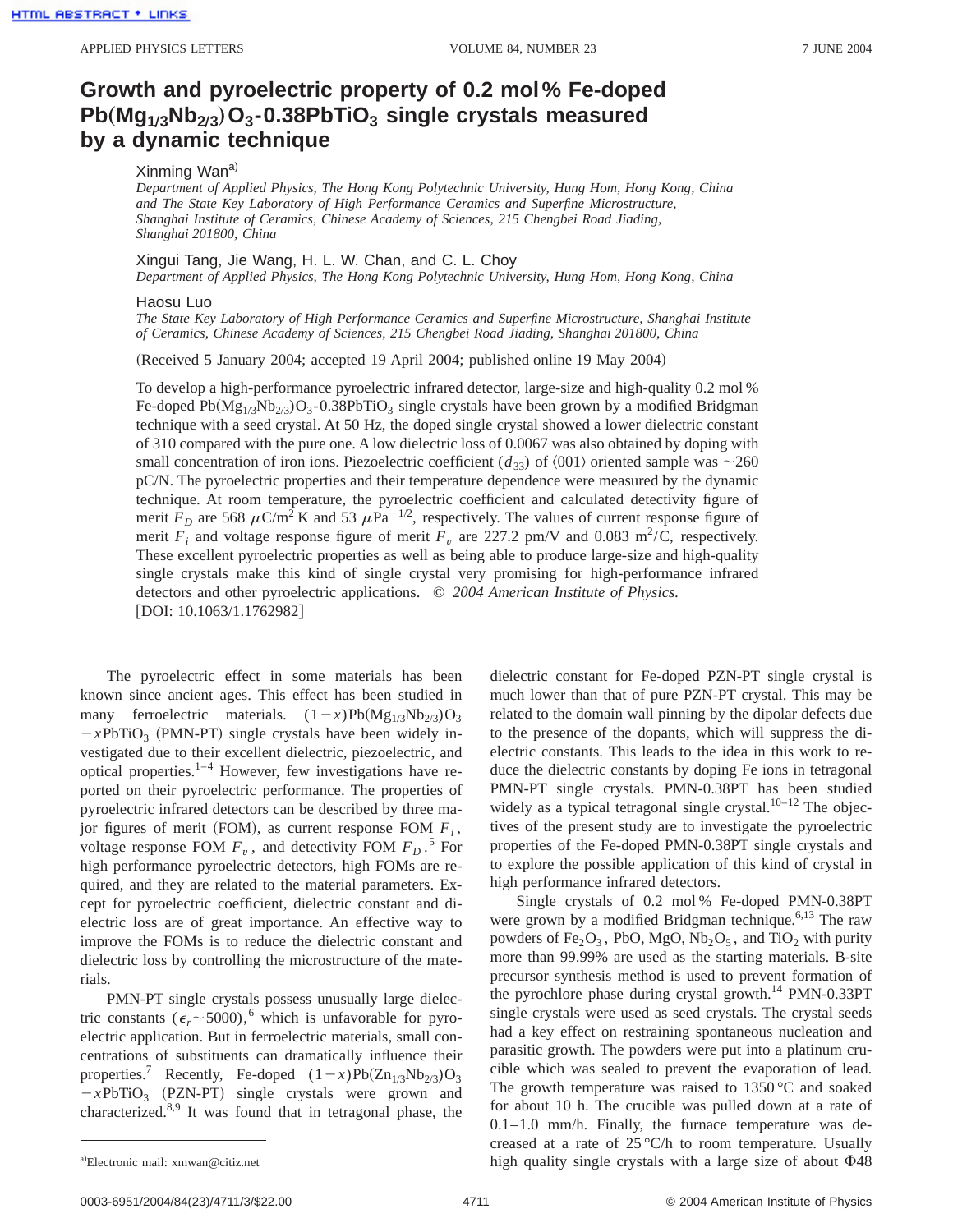

FIG. 1. Single crystal slices of 0.2 mol % Fe-doped PMN-0.38PT.

 $mm\times80$  mm could be obtained. To confirm the presence of a pure perovskite phase, x-ray diffraction analysis was performed.

It is known that for tetragonal PMN-PT single crystals, the spontaneous polarization is along the  $\langle 001 \rangle$  direction. In this work, all the samples were oriented and cut along the  $\langle 001 \rangle$  direction as confirmed by x-ray diffractometer. Figure 1 shows some crystal slices of 0.2 mol % Fe-doped PMN-0.38PT. They are light black in color. There are still some cracks in the crystals presumably caused by stress brought about by the lattice deformation during phase transition and by the thermal gradient during crystal growth. But the size and quality of the crystals are good enough for various applications. Rectangular-shaped specimens  $(6\times6\times0.6$  mm) were prepared for property measurements. Silver paste was painted on the sample surfaces and sintered at 580 °C for 30 min. Then, the samples were poled along the  $\langle 001 \rangle$  direction under an electric field of 10 kV/cm for 15 min near their  $T<sub>m</sub>$  $(\sim 180 \degree C)$  in silicone oil and then slowly cooled to room temperature while maintaining half of the applied electric field.

The dielectric properties of poled samples were measured using an Agilent 4294A precision impedance analyzer at room temperature and in the frequency range of 50 Hz to 1 kHz. Figure 2 shows the dielectric constant and the dielectric loss versus frequency for a 0.2 mol % Fe-doped PMN-0.38PT single crystal. At 50 Hz, the dielectric constant and constant loss are about 310 and 0.0067, respectively. They are almost invariable until 1 kHz. The dielectric constant reported at 1 kHz for pure PMN-0.38PT single crystal is  $\sim$ 700,<sup>10</sup> which is much higher than the Fe-doped sample. No value of the dielectric loss for pure PMN-0.38PT single crystal has been reported. According to the principles of crystal chemistry, metallic ions prefer to enter sites with equal valence and similar radii. When iron ions were doped into



FIG. 2. Frequency dependence of dielectric constant and dielectric loss of 0.2 mol % Fe-doped PMN-0.38PT single crystal at room temperature.



FIG. 3. Temperature dependence of pyroelectric properties for 0.2 mol % Fe-doped PMN-0.38PT single crystal.

PMN-0.38PT single crystal, it will substitute  $Ti^{4+}$  and oxygen vacancies will be produced, forming a  $2Fe_{Ti}^{\times} - V_O^{\bullet\bullet}$  defect dipole pair.<sup>9</sup> The domain walls will presumably be pinned by the dopant dipolar defects and the dielectric constants are suppressed. By doping with small concentration of iron ions, the dielectric constant of pure PMN-0.38PT single crystal was reduced while keeping a low loss. Piezoelectric coefficient  $(d_{33})$  of the single crystal was also measured by a Berlincourt-type quasistatic  $d_{33}$  meter and the value is  $\sim$ 260 pC/N at room temperature.

A dynamic method was used to measure the pyroelectric coefficient  $p$ <sup>15–18</sup>. In the traditional method, such as the Byer–Roundy method, $^{19}$  the pyroelectric coefficients consist of the contributions of nonpyroelectric current. Using the dynamic technique, we can separate the real pyroelectric response from thermally stimulated discharge and obtain the pure pyroelectric coefficients. In the measurement, temperature of the sample was controlled by a Peltier heater and modulated sinusoidal with amplitude of 1 °C at a frequency of 5 mHz. The pyroelectric current was amplified with an electrometer and the 90° out-of-phase component of the current with respect to the temperature modulation was measured with a digital lock-in amplifier. After setting to a new temperature, the sample was kept for 15 min for the signal to become stable before the pyroelectric measurement was performed.20

At room temperature, the measured pyroelectric coefficient  $-p$  for a 0.2 mol % Fe-doped PMN-0.38PT single crystal is 568  $\mu$ C/m<sup>2</sup> K. (The signs of pyroelectric coefficients are defined according to the IRE standard.) The large value implies that the crystal is a very promising pyroelectric material. The unidirectional nonpyroelectric current due to space charge relaxation or the leakage current which is the component of the current in-phase with the temperature modulation has been separated from the true pyroelectric current. The coefficient due to nonpyroelectric effect  $(-p_{\text{non}})$  is 33  $\mu$ C/m<sup>2</sup> K, which is smaller than one tenth of  $-p$ . This indicates the nonpyroelectric current only amounts to a very small part in the poled single crystals. The temperature dependence of the pyroelectric properties was also characterized and shown in Fig. 3. From 20 to 50 °C, the pyroelectric coefficient increases from 568 to 628  $\mu$ C/m<sup>2</sup> K, while  $-p_{\text{non}}$  remains almost constant. The temperature stability is also an important property when the crystal is used as pyroelectric detectors. Table I gives the summary of pyroelectric coefficients, dielectric properties, and various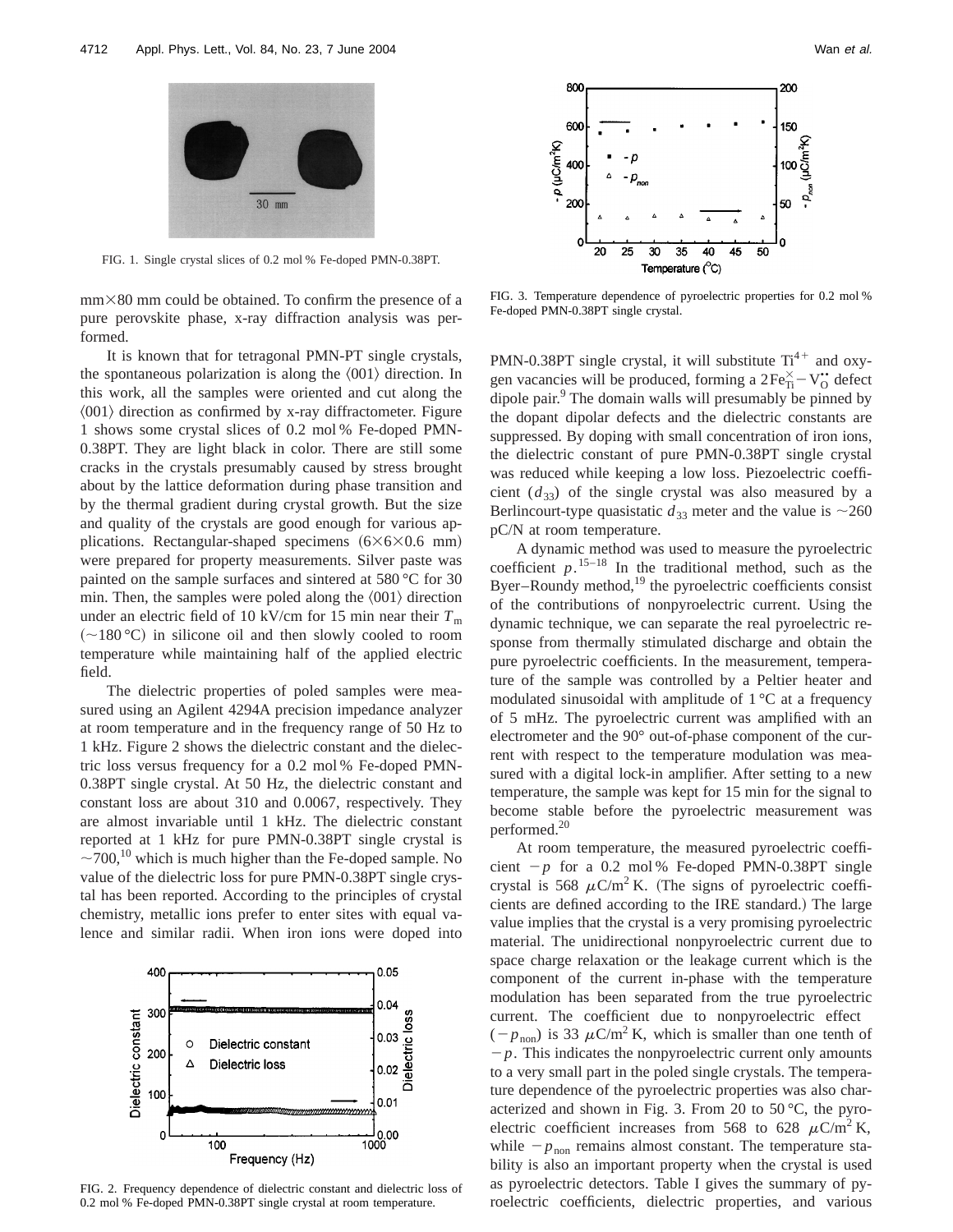TABLE I. The values of pyroelectric coefficient, dielectric properties, and various FOMs at room temperature for 0.2 mol % Fe-doped PMN-0.38PT single crystal.

| $- p$<br>$(\mu$ C/m <sup>2</sup> K) |     | $\epsilon$ , (50 tan $\delta$ (50 d <sub>33</sub> F <sub>i</sub><br>$\rm Hz)$ $\rm Hz)$ |     |             | $F_n$ and $F_n$ | F <sub>D</sub><br>$(pC/N)$ (pm/V) $(m^2/C)$ ( $\mu Pa^{-1/2}$ ) |
|-------------------------------------|-----|-----------------------------------------------------------------------------------------|-----|-------------|-----------------|-----------------------------------------------------------------|
| 568                                 | 310 | 0.0067                                                                                  | 260 | 227.2 0.083 |                 | 53                                                              |

FOMs at room temperature. FOMs are useful parameters for judging a pyroelectric material and are defined as follows: current response FOM  $F_i = p/c_p$ , voltage response FOM  $F_v = p/(c_p \epsilon_0 \epsilon_r)$ , and detectivity FOM  $F_D$  $= p/(c_p(\epsilon_0 \epsilon_r \tan \delta)^{1/2})$ . Here,  $c_p$  is the heat capacity per unit volume  $({\sim}2.5\times10^{6} \text{ J/m}^{3} \text{ K})$ .<sup>5,21</sup>  $\epsilon_0$  = 8.85 $\times10^{-12}$  F/m is the permittivity of free space.  $\epsilon_r$  is the dielectric constant and tan  $\delta$  is dielectric loss. At 50 Hz, the values of  $-p$  and  $F_D$ are 568  $\mu$ C/m<sup>2</sup> K and 53  $\mu$ Pa<sup>-1/2</sup>, respectively. They are higher than those of widely used pyroelectric single crystal LiTaO<sub>3</sub> (230  $\mu$ C/m<sup>2</sup> K and 49  $\mu$ Pa<sup>-1/2</sup>).<sup>22</sup> These excellent pyroelectric properties, as well as being able to obtain largesize and high-quality single crystals, make this 0.2 mol % Fe-doped PMN-0.38PT single crystal a promising candidate for uncooled infrared detectors and thermal imaging applications.

In summary, large-size and high-quality 0.2 mol % Fedoped PMN-0.38PT single crystals have been grown by a modified Bridgman technique with a seed crystal. The dielectric constant was controlled successfully by doping with a small concentration of iron ions. The pyroelectric properties and their temperature dependence are measured by the dynamic technique. The pyroelectric coefficient is 568  $\mu$ C/m<sup>2</sup> K and figures of merit  $F_i$ ,  $F_v$ ,  $F_D$  are 227.2 pm/V, 0.083 m<sup>2</sup>/C, 53  $\mu$ Pa<sup>-1/2</sup>, respectively. These outstanding pyroelectric properties make this kind of single crystal very promising for infrared detectors and other pyroelectric applications.

This work is supported by Hong Kong Research Grants Council (PolyU 5193/00P), the Center for Smart Materials of the Hong Kong Polytechnic University, the National Natural Science Foundation of China (Grant No. 50272075), and the High Technology and Development Project of the People's Republic of China (Grant No. 2002AA325130).

- <sup>1</sup>R. F. Service, Science 275, 1878 (1997).
- $2$ Z. Yin, H. Luo, P. Wang, and G. Xu, Ferroelectrics  $299$ ,  $207$  (1999).
- $3X$ . Wan, H. Xu, T. He, D. Lin, and H. Luo, J. Appl. Phys. 93, 4766 (2003).
- 4X. Wan, T. He, D. Lin, H. Xu, and H. Luo, Acta Phys. Sin. **52**, 2319  $(2003).$
- <sup>5</sup> R. W. Whatmore, Rep. Prog. Phys. **49**, 1335 (1986).
- ${}^{6}$ H. Luo, G. Xu, P. Wang, and Z. Yin, Ferroelectrics  $231, 97$  (1999).
- ${}^{7}Q$ . Tan and D. Viehland, Philos. Mag. B **76**, 59 (1997).
- <sup>8</sup> S. Priya, K. Uchino, and D. Viehland, Appl. Phys. Lett. **81**, 2430 (2002).
- <sup>9</sup>S. Zhang, L. Laurent, D. Y. Jeong, C. A. Randall, Q. Zhang, and T. R. Shrout, J. Appl. Phys. 93, 9257 (2003).
- $^{10}$ H. Cao and H. Luo, Ferroelectrics  $274$ , 309  $(2002)$ .
- <sup>11</sup> H. Cao, B. Fang, H. Luo, Y. Sun, and J. Guo, Ceram. Int. **29**, 145 (2003).
- 12X. Wan, H. Luo, J. Wang, H. L. W. Chan, and C. L. Choy, Solid State Commun. **129**, 401 (2004).
- 13H. Luo, G. Xu, P. Wang, H. Xu, and Z. Yin, Jpn. J. Appl. Phys., Part 1 **39**, 5581 (2000).
- 14M. Orita, H. Satoh, and K. Aizawa, Jpn. J. Appl. Phys., Part 1 **31**, 3261  $(1992).$
- <sup>15</sup>L. E. Garn and E. J. Sharp, J. Appl. Phys. **53**, 8974 (1982).
- $^{16}$ E. J. Sharp and L. E. Garn, J. Appl. Phys. **53**, 8980 (1982).
- <sup>17</sup>X. Tang, A. Ding, and H. L. W. Chan, Chin. Phys. Lett. **20**, 2039 (2003).
- 18C. Dias, M. Simon, R. Quad, and D. K. Das-Gupta, J. Phys. D **26**, 106  $(1993).$
- <sup>19</sup>R. L. Byer and C. B. Roundy, Ferroelectrics 3, 333 (1972).
- 20B. Ploss, F. G. Shin, H. L. W. Chan, and C. L. Choy, Appl. Phys. Lett. **76**,  $2776 ~ (2000)$ .
- 21M. E. Lines and A. M. Glass, *Principles and Applications of Ferroelectrics and Related Materials* (Oxford University Press, New York, 1977).
- 22R. W. Whatmore, P. C. Osbond, and N. M. Shorrocks, Ferroelectrics **76**, 351 (1987).